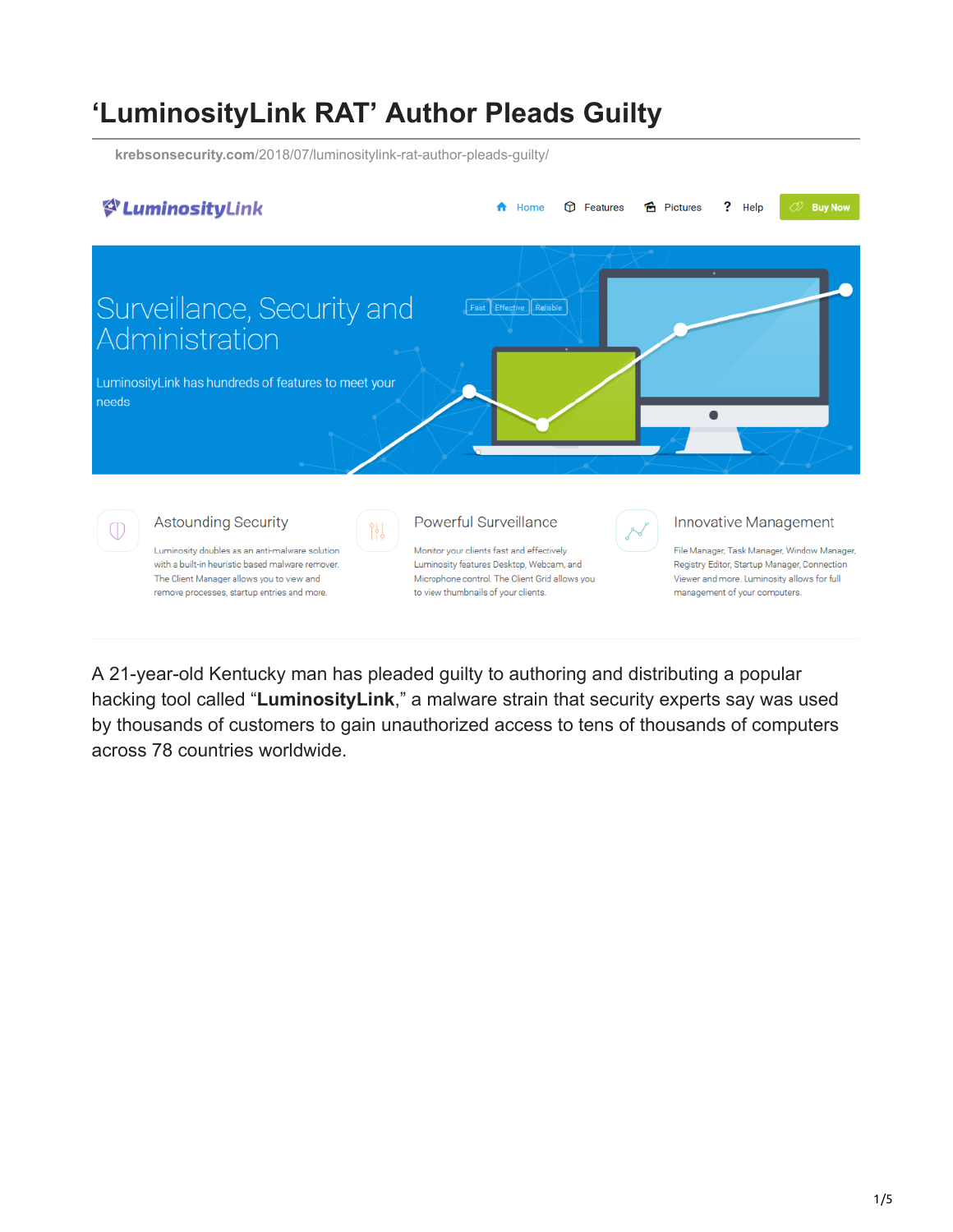**OF Buy No** 

## Introducing LuminosityLink

Feature Packed and Incredibly Stable, Luminosity Brings new innovations to the table!



The LuminosityLink Remote Access Tool (RAT) was sold for \$40 to thousands of customers, who used the tool to gain unauthorized access to tens of thousands of computers worldwide.

Federal prosecutors say **Colton Ray Grubbs** of Stanford, Ky. conspired with others to market and distribute the LuminosityLink RAT, a \$40 **R**emote **A**ccess **T**ool that made it simple for buyers to hack into computers to surreptitiously view documents, photographs and other files on victim PCs. The RAT also let users view what victims were typing on their keyboards, disable security software, and secretly activate the webcam on the target's computer.

Grubbs, who went by the pseudonym "**KFC Watermelon**," began selling the tool in May 2015. By mid-2017 he'd sold LuminosityLink to more than 8,600 customers, according to [Europol](https://www.europol.europa.eu/newsroom/news/international-crackdown-anti-spyware-malware), the European Union's law enforcement agency.

Speculation that Grubbs had been arrested began [surfacing last year](https://researchcenter.paloaltonetworks.com/2018/02/unit42-rat-trapped-luminositylink-falls-foul-vermin-eradication-efforts/) after KFC Watermelon stopped responding to customer support queries on [Hackforums\[dot\]net](https://krebsonsecurity.com/?s=hackforums&x=0&y=0), the Web site where he primarily sold his product.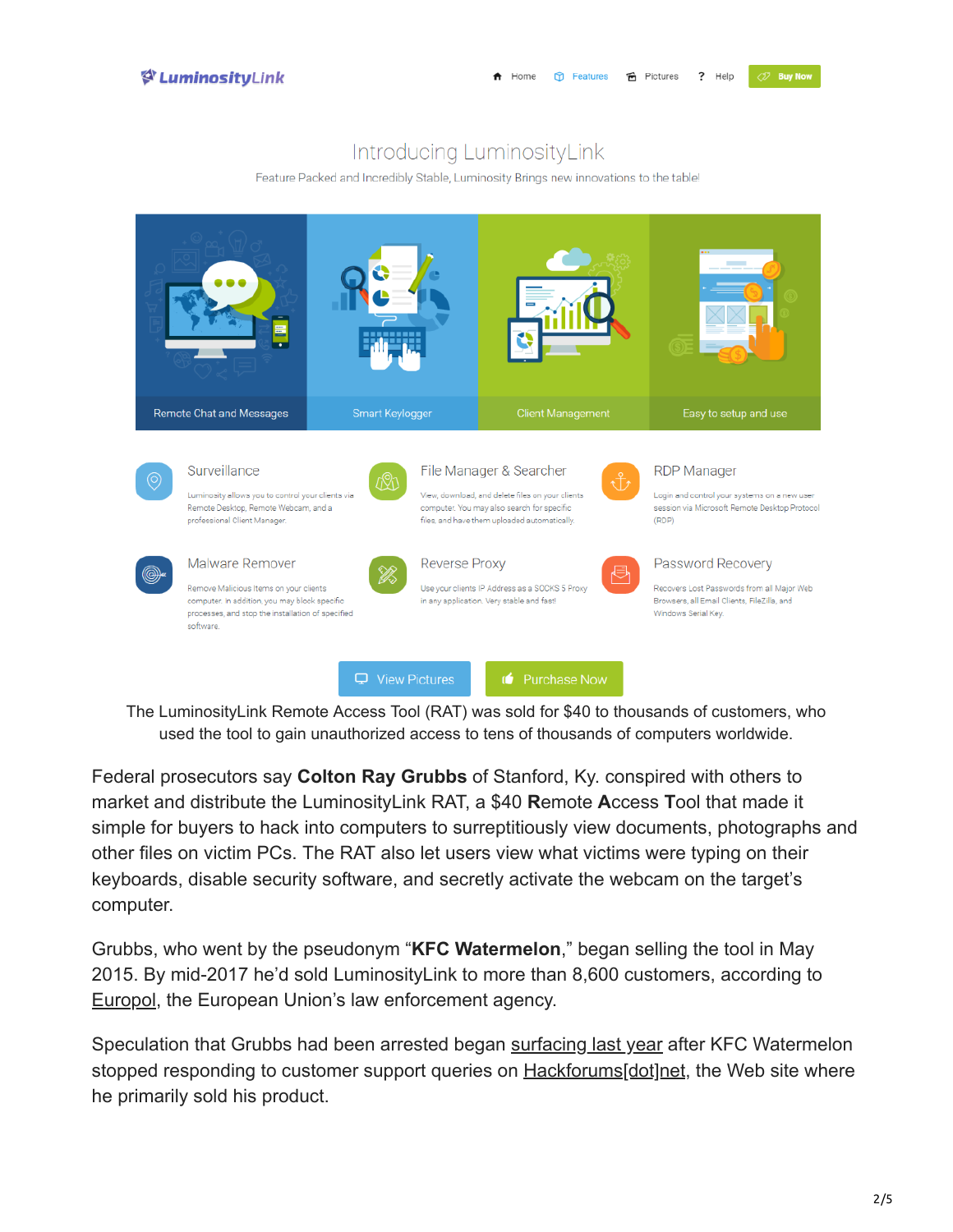

Grubbs, using the hacker nickname "KFC Watermelon," advertised and sold his RAT via Hackforums.net.

The sale and marketing of remote access tools, also known as remote administration tools, is not illegal in the United States, and indeed there are plenty of such tools sold by legitimate companies to help computer experts remotely administer computers.

However, these tools tend to be viewed by prosecutors instead as "**R**emote **A**ccess **T**rojans" when their proprietors advertise the programs as hacking devices and provide customer support aimed at helping buyers deploy the RATs stealthily and evade detection by antimalware programs.

According to the indictment against him, Grubbs "recruited and encouraged co-conspirators to answer questions on Skype, an internet messaging service, from potential and actual purchasers of LuminosityLink seeking to use the software to get unauthorized and undetected access to victim computers and steal information."

Linking Grubbs to LuminosityLink was likely not a tall hurdle for prosecutors. A [public filing](https://opencorporates.com/companies/us_ky/0954545) at the **Kentucky Secretary of State** office lists Grubbs as the owner of **Luminosity Security Solutions LLC**.

However, there are indications that Luminosity was not Grubbs' first foray into making and selling malware tools. According to [a February 2018 blog post](https://researchcenter.paloaltonetworks.com/2018/02/unit42-rat-trapped-luminositylink-falls-foul-vermin-eradication-efforts/) by **Palo Alto Networks**, the Skype account connected to KFC Watermelon's identity on Hackforums is tied to the email address "codyjohnson1337@live.com; that email account was used in 2013 to register "plasmarat.pw," a similar RAT sold and marketed on Hackforums.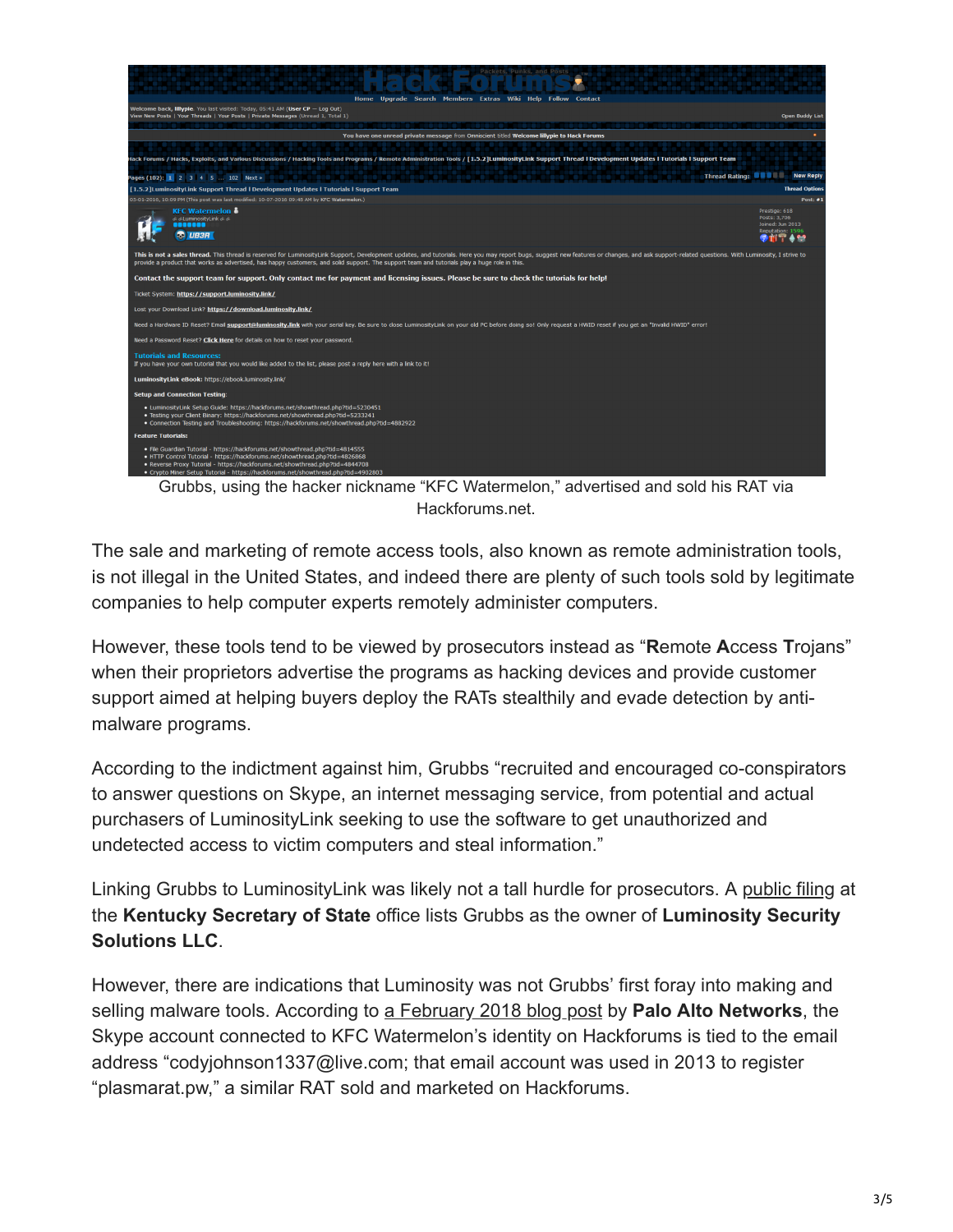

| Z | <b>KFC Watermelon</b><br>This person isn't in your Contact list.<br>Kentucky Fried Chicken, On the streets, N/A, Niger |                 |
|---|------------------------------------------------------------------------------------------------------------------------|-----------------|
| Ð |                                                                                                                        |                 |
|   | Skype:                                                                                                                 | kfcwatermelonhf |
|   | About me<br><b>KFCWatermelon HF</b>                                                                                    |                 |
|   | Birth date<br>Thursday, 11 September, 1980                                                                             |                 |
|   | Age<br>37                                                                                                              |                 |
|   | Gender<br>Male                                                                                                         |                 |
|   | Language<br>English                                                                                                    |                 |

KFC Watermelon's Skype profile (the "HF" in his Skype name is a likely reference to HackForums, where both Luminosity RAT and Plasma RAT were primarily sold and marketed).

The street address listed by the Kentucky Secretary of State's office for Luminosity Security Solutions (127 Circle Dr., Stanford, KY) shows up in the original registration records for dozens of domains, including at least a half-dozen that early on listed the email address **coltongrubbs@gmail.com**. That same email address appears in the early registration records for [barracudasec\[dot\]com](https://www.exposedbotnets.com/2012/10/chatbarracudaseccom-barracuda-ircbotnet.html), a domain that as far back as 2012 was identified as a popular "command and control" server that many denizens of Hackforums used to remotely administer large numbers of remotely commandeered computers or "bots."

Around the time that KFC Watermelon stopped responding to support requests on Hackforums, federal prosecutors were [securing a guilty plea](https://krebsonsecurity.com/2018/02/bot-roundup-avalanche-kronos-nanocore/) against **Taylor Huddleston**, a then 27-year-old programmer from Arkansas who sold the "**NanoCore RAT**." Like Grubbs, [Huddleston initially pleaded not guilty to computer intrusion charges, arguing that he wasn't](https://krebsonsecurity.com/2017/04/dual-use-software-criminal-case-not-so-novel/) responsible for how customers used his products. That is, until prosecutors presented Skype logs showing that Huddleston routinely helped buyers work out how to use the tools to secretly compromise remote computers.

Grubbs' guilty plea could well lead to further arrests and prosecutions of customers who purchased and used LuminosityLink. Case in point: The author of the **Blackshades Trojan** — once a wildly popular RAT sold principally on Hackforums — was arrested along along with dozens of his customers in [a global law enforcement sweep](https://krebsonsecurity.com/2014/05/blackshades-trojan-users-had-it-coming/) in 2014.

Indeed, many former customers of LuminosityLink have posted to Hackforums that they are expecting similar treatment: